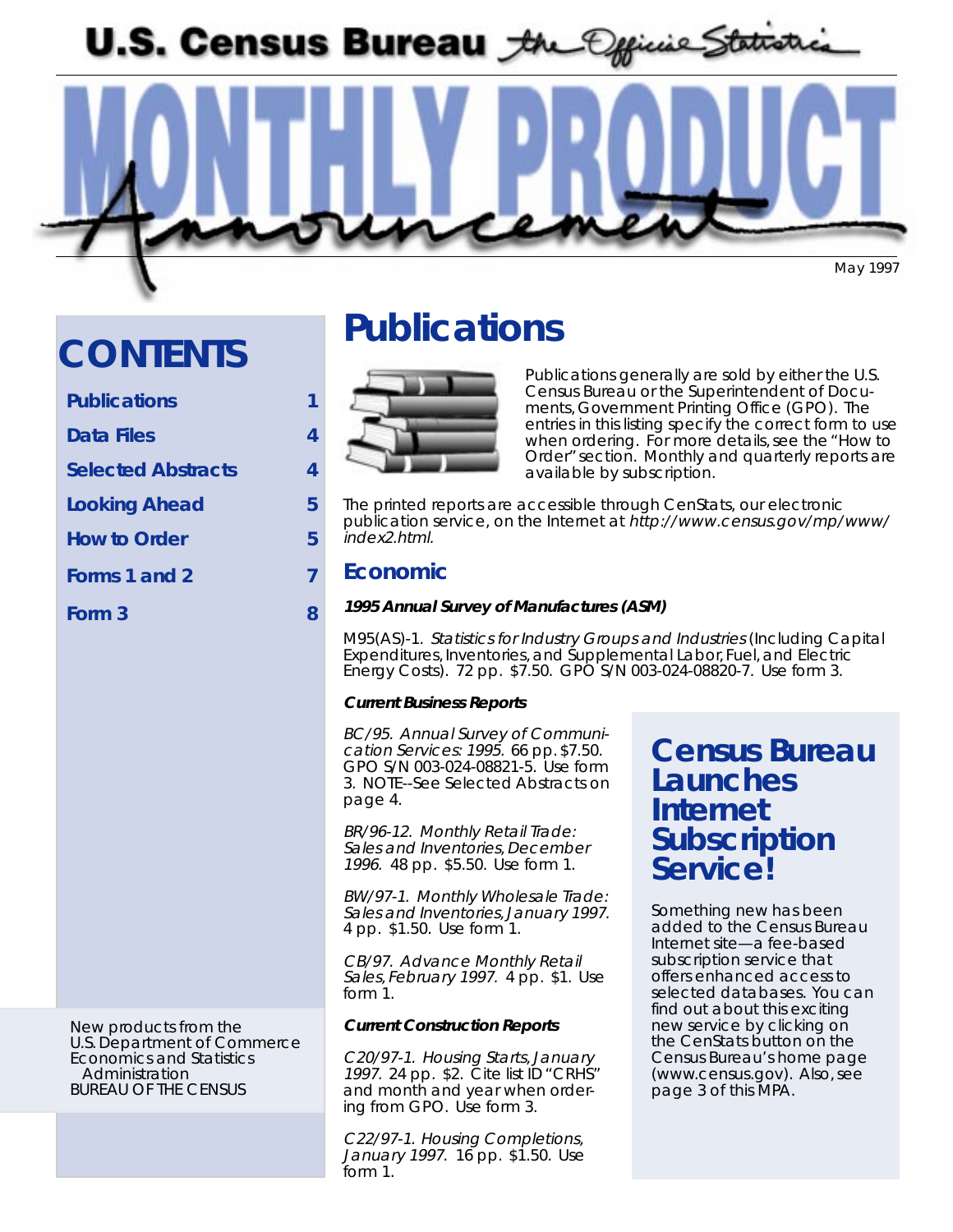#### 2 Monthly Product Announcement May 1997 and American May 1997

#### **Current Foreign Trade Reports**

FT900-97-1. U.S. International Trade in Goods and Services, January 1997. 46 pp. \$15. (Includes the FT 900 Supplement.) To order, contact Foreign Trade Division, telephone 301-457-3041.

FT 920. U.S. Merchandise Trade— Selected Highlights: December 1996, 40 pp., \$25; January 1997, 40 pp., \$25. To order, contact Foreign Trade Division, telephone 301-457-2227.

FT 925-96-12. U.S. Merchandise Trade: Exports, General Imports, and Imports for Consumption, Standard International Trade Classification Revision 3, Country by Commodity, December 1996. 170 pp. \$15. Use form 1. NOTE— This printed report series is discontinued with the December 1996 issue. Future monthly issues are being offered through the Census Bureau's new online subscription service, CenStats (www.census.gov/mp/www/ index2.html). (See page 3.)

TQ985-96-Q3. United States Foreign Trade—U.S. Waterborne Exports

and General Imports, July-September 1996. 42 pp. \$30. (Photocopy.) To order, contact Foreign Trade Division, telephone 301-457-2227.

#### **Current Industrial Reports**

M3-1(97)-1. Manufacturers' Shipments, Inventories, and Orders, January 1997. 12 pp. \$1.75. Use form 1.

## **General and Reference**

**Census and You,** Volume 32, No. 2/3. February/March 1997. 8 pp. \$2. Use form 1.

#### **Census Questionnaire Content, 1990**

CQC-24. We asked... You told us: Income in 1989. 2 pp. No charge. Use form 2.

**Creating a Census for the 21st Century: The Plan for Census 2000.** 17 pp. No charge. Use form 2.

**Monthly Product Announcement** (MPA), March 1997. 8 pp. No charge. Use form 2.



#### **Publication Announcement No. 197**

**Editor - Mary Kilbride Assistant - Karen Johns**

#### **This announcement lists all products issued in March 1997.**

**For a free paper-copy subscription** or if you have any questions about the products listed in this issue, write or call Customer Services, Bureau of the Census, Washington, DC 20233. Phone 301-457-4100; TDD 301-457-4611; or fax 301-457-4714.

**For a free E-mail subscription** to MPA and other new product announcements, either (1) access our Internet Web site at http://www.census.gov/mp/www/subscribe.html#SUB and follow instructions, or (2) send an E-mail message to majordomo@census.gov including "subscribe product-announce" followed by your E-mail address.

**To access Monthly Product Announcement on the Internet,** the address is http://www.census.gov/mp/www/mpa.html#MPA.

Address questions and comments about MPA to Mary Kilbride at Customer Services, Bureau of the Census, Washington, DC 20233; telephone 301-457-1173.

#### **Governments**

#### **1992 Census of Governments**

#### **GC92(3). Volume 3. Public Employment**

2. Compendium of Public Employment. 292 pp. \$23. GPO S/N 003- 024-08818-5. Use form 3. NOTE— See Selected Abstracts on page 4.

#### **GC92(4). Volume 4. Government Finances**

5. Compendium of Government Finances. 724 pp. \$57. GPO S/N 003-024-08819-3. Use form 3.

### **International**

#### **International Brief**

IB/96-2. Population Trends: Russia. 6 pp. Single copies free. Use form 2. Order from International Programs Center, Washington Plaza 2, Rm. 109, Bureau of the Census, Washington, DC 20233-8860. Telephone, 301-457-1351; Fax, 301-457-1539.

**IPC/96-1. Census 2000: Planning for the 2000 Round of Population and Housing Censuses.** 30 pp. Single copies free. Order from Fabian Sanchez, International Programs Center, Washington Plaza 2, Rm. 308, Bureau of the Census Washington, DC 20233-8860. Telephone, 301-457-1444; Fax, 301-457-3033.

 This 30-page booklet discusses the common problems of planners and decision-makers worldwide: the lack of high-quality and timely statistics to identify needs; measure trends; establish goals, priorities, and policies; guide program design and funding; monitor implementation; and evaluate results.

 This document discusses the importance of censuses and offers an illustrative schedule of the critical steps in planning and implementing a population census. The document includes: a discussion of population and housing censuses; a calendar of activities designed for a model census; and a listing of potential sources of training, technical assistance, and other support for censuses.

#### **Global Aging into the 21st Century.**

(A wall chart.) Single copies free. Order from International Programs Center (IPC), Washington Plaza 2, Rm. 109, Bureau of the Census, Washington, DC 20233-8860. Telephone 301-457-1351; Fax, 301-457-1539.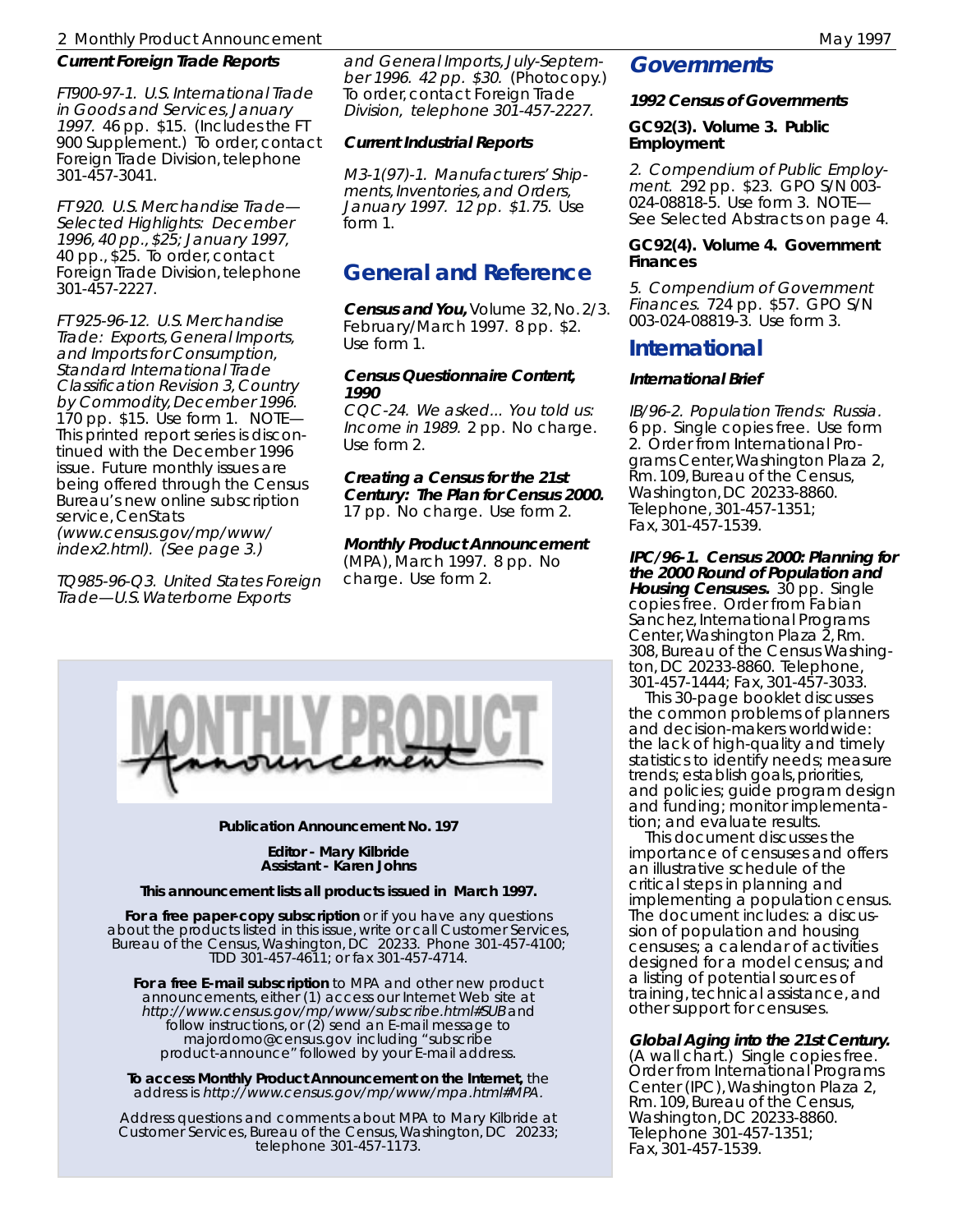**CenStats** *Point-and-Click* **Subscription Service**

# **IS NOW AVAILABLE**



**Take a Test Drive**

 **and see popular Census Bureau databases behind the CenStats button at http:// www.census.gov/mp/www/ index2.html**

# U.S. Census Bureau the Official State

*Access to Popular Census Bureau Databases on the Internet*

There's something **NEW** on the Census Bureau's Internet site! The CenStats electronic subscription service provides easy, convenient access to popular Census Bureau databases. CenStats can help you:

- Access detailed import and export information by Standard Industrial Trade Classification.
- Use databases that let you look up a street address and get a neighborhood population profile.
- Search for, display, and print information that's currently available on selected Census CD-ROMs, such as USA Counties, ZIP Business Patterns, and County Business Patterns.

# **Subscribe NOW**

- ❏ Three-month subscription ...........................\$40
- ❏ Annual subscription ...................................\$125
- ❏ Multiple user subscription .........\$750 per year (Class C IP address)
- ❏ Multiple user subscription......\$2,500 per year (Class B IP address)

## **To subscribe**

- **For credit card orders call:** Census Bureau 301-457-4100
- **For mail orders:**

### **Make check payable to: Commerce-Census**

**Mail to:** U.S. Department of Commerce Bureau of the Census Department CENSTATSMPA P.O. Box 277943 Atlanta, GA 30384-7943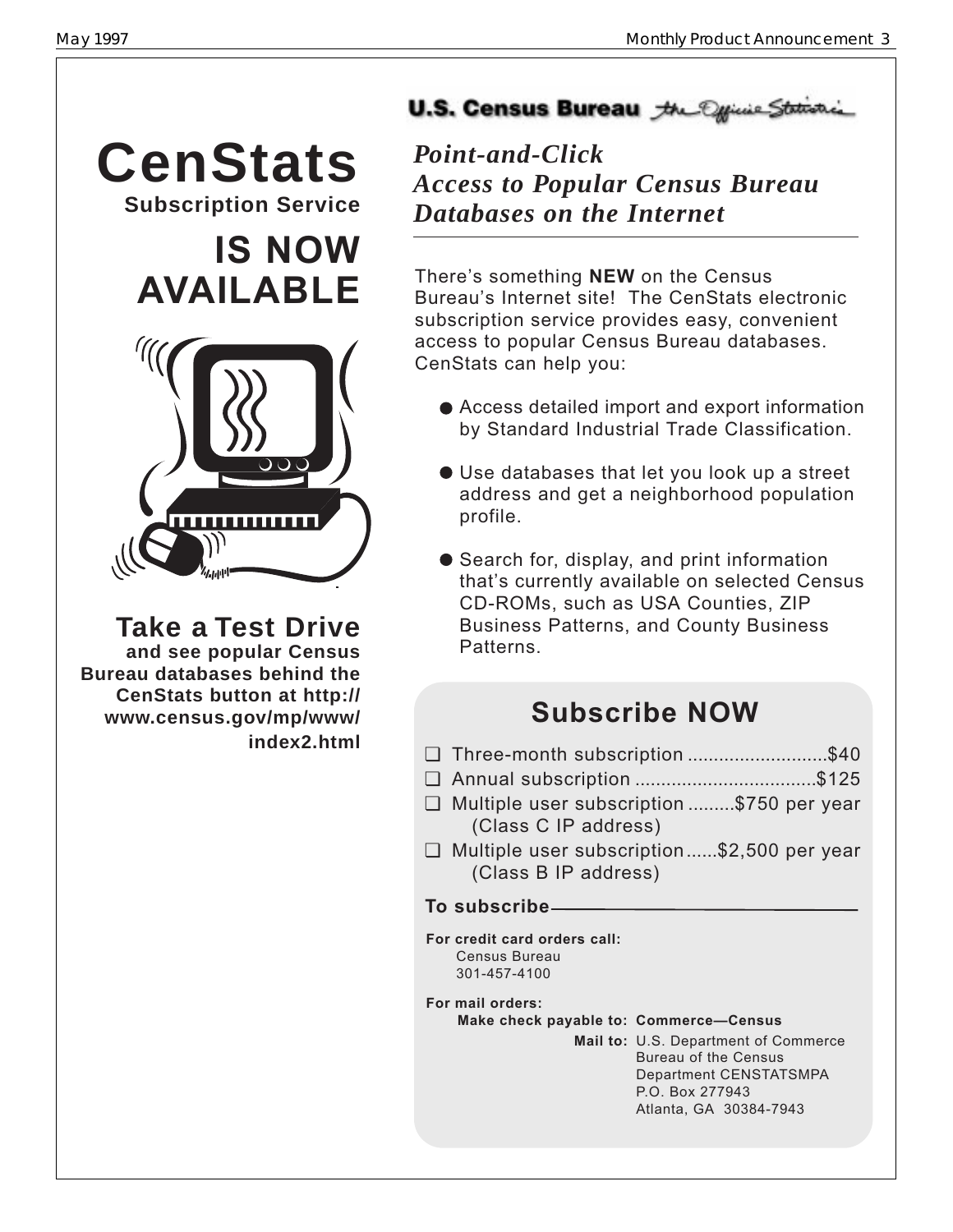## 4 Monthly Product Announcement May 1997 (1997) 2008 (1997) 2008 (1997) 2008 (1997) 2008 (1997) 2008 (1997) 200

### **Population**

#### **Current Population Reports**

#### **P-23. Special Studies**

193. How We're Changing, Demographic State of the Nation: 1997. 4 pp. \$1. GPO S/N 803-005-10046-4. Use form 3.

#### **Population Paper Listing (PPL)**

For information about the following product, contact Population Division, Statistical Information Staff; telephone 301-457-2422.

PPL-57. U.S. Population Estimates by Age, Sex, Race, and Hispanic Origin: 1990 to 1996. \$21.

### **Technical Documentation**

**Property Owners and Managers Survey, 1995-1996 Technical Documentation.** 265 pp. \$10. Use form 2.

# **Data Files**

Data files recently released by the Census Bureau are listed below.



They are sold by Customer Services unless otherwise noted. Use form 2.

The cost of new files on computer tape generally is

based on the file size, with the minimum charge being \$175. The files are offered on tape reels or tape cartridges.

Data files also are offered on compact disc—read-only memory (CD-ROM), a 4 3/4-inch laser disc. The price for a mass-produced CD-ROM, prepared for popular files, generally is \$150.

CD-ROM's also can be prepared on request for other data files otherwise available only on tape reel or cartridge. The cost for such CD's is the same as the cost for the tape file. The CD files are ASCII copies in the same format as on tape, and they are not accompanied by software. Since the discs are specially prepared in response to customers' requests, orders take about 2 weeks. For further information about this service, contact Customer Services.

Files available on diskette ("floppies") for IBM and compatible microcomputers also are listed.

An ever increasing variety of data files and product information (including this publication) can be accessed via the Internet. (See "How to Order " on page 5 for more information.)

Technical documentation, included with each file order, also is generally available separately. The price varies.

Free Data Developments booklets provide brief descriptions of most files. They may be requested from Customer Services. Use form 2.

# **CD-ROM Discs**

To order, use form 2.

**CD-FTD97-EX-1. U.S. Exports of Merchandise--International Harmonized System Commodity Classification (HS-Based Schedule B) by Country, by Customs District, January 1997.** \$150.

**CD-FTD97-IM-1. U.S. Imports of Merchandise--International Harmonized System Commodity Classification (HTSUSA) by Country, by Customs District, January 1997.** \$150.

# **Tapes**

**Property Owners and Managers Survey, 1995-1996.** \$175.

# **Microcomputer Diskettes**

**February 1997 and Historical Building Permits Data by State, Metropolitan Area, and Individual Permit-Issuing Places.** Number of diskettes varies. For the price, contact Manufacturing and Construction Division, Building Permits Branch, telephone 301-457-1321.

# **Online Data**

Census Bureau reports and a growing number of data files are accessible online via the Internet (http://www.census.gov/). For upto-date information on new additions to our Web site, sign up for a free E-mail subscription to the

Census I-Net Bulletin at http:// www.census.gov/mp/www/ subscribe.html#SUB. You also can sign up there for E-mail subscriptions to Monthly Product Announcement and Census and You.

# **Selected Abstracts**

This section features abstracts for various products released during



the month or previously released products of wide interest.

> **Annual Survey of Communication Services: 1995** (BC-95)

Data time span—1991 through 1995.

Geographic areas covered— United States.

Subject content—This report provides detailed estimates of operating revenue and expenses for point-to-point communication services, whether by wire or radio and whether intended to be received aurally or visually. This includes telephone communications, including "cellular and other radiotelephone services"; "telegraph and other message communication"; "radio and television broadcasting stations and networks"; and "cable and other pay television services."

Current and previous year estimates and estimates of year-toyear percentage changes are shown, along with estimated coefficients of variation for dollar volume estimates and year-to-year ratios.

66 pp. 1997. \$7.50. GPO S/N 003- 024-08821-5. Use form 3.

#### **1992 Census of Governments: Volume 3, Compendium of Public Employment** (GC92(3)-2)

Data time span—1992, with some comparative data since 1946.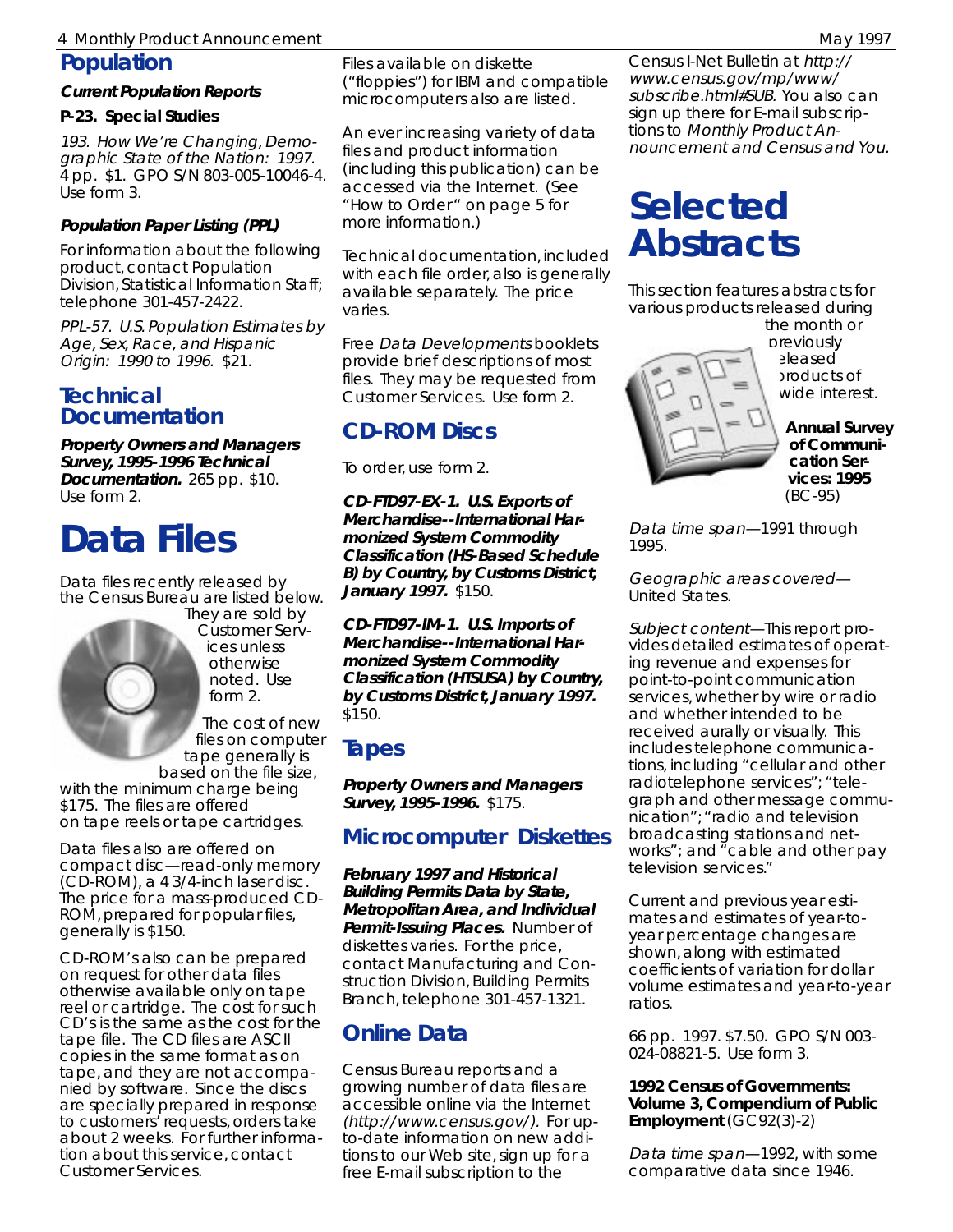Geographic areas covered— United States, States, and counties.

Subject content—This report summarizes public employment, payrolls, and average earnings, as of October 1992. Federal, state, and local (by type) government data are provided for such functions as national defense and international relations, postal service, education, streets and highways, health, hospitals, public welfare, fire and police protection, corrections, natural resources, utilities, financial administration, judicial and legal functions, and other governmental administration.

Data are shown by state and type of government; by population-size groups for counties, municipalities, and townships; by enrollment-size groups for school districts; and by employment-size groups for special district governments. Also included are county area distributions of local government employment and payrolls.

292 pp. 1997. \$23. GPO S/N 003- 024-08818-5. Use form 3.

# **Looking Ahead**

The products listed in this section are among those now in prepara-



tion and likely to be available by the time you receive this issue. We have included prices

and stock numbers (S/N's) for printed reports if this information has already been furnished by GPO.

Ordering information for all the products listed here will be provided in future issues of MPA, or call 301-457-4100. Also, the Census Bureau's Internet site provides information online for ordering these products as they become available. See the "How to Order" section for more information.

## **Publications**

#### **Current Business Reports**

Service Annual Survey: 1995. 126 pp. \$10. Use form 2.

Motor Freight Transportation and Warehousing Survey: 1995. 44 pp. \$10. Use form 2.

#### **Current Foreign Trade Reports**

U.S. Trade With Puerto Rico and U.S. Possessions: Annual 1996

#### **Current Housing Reports**

Supplement to the American Housing Survey for Selected Metropolitan Areas in 1994

**Current Population Reports P-20. Population Characteristics** The Foreign-Born Population: 1996

#### **Census Questionnaire Content**

We asked... You told us: Children Ever Born. No charge. Use form 2.

# **How to Order Publications**

Most Census Bureau publications are available through one of three

offices: the Census Bureau's Data Preparation Division (see order form 1), the Census Bureau's Customer Services (see form 2), or the Government Printing Office (see form 3). The new publication entries in this Monthly Product Announcement direct you to the right source by specifying the form to use or specifying another office as the source.

As the forms indicate, both Customer Services and the Government Printing Office (GPO) accept phone or fax orders when you charge to VISA, MasterCard, or a deposit account. GPO also accepts the Discover card. Both offer express service for off-the-shelf products for an extra charge when you order by phone.

Generally, if you order 100 copies or more of a publication sent to one address, you may take a 25-percent discount.

May 1997 Monthly Product Announcement 5

### **Computer Files**

To order data files, use order form 2 or order by phone or fax, unless the entry gives other instructions.

Technical documentation accompanies each file, or it often may be ordered separately, using form 2.

Files on computer tape are offered on tape reels or tape cartridges. The tape cartridges are IBM 3480 compatible (operable with StorageTek 4780 tape subsystems and Digital Equipment Corporation VAX TA90 subsystems).

When mass-produced, files on CD-ROM (compact disc—read-only memory) also are listed in the "Data Files" section earlier in this publication. Customer Services offers priority service for off-the-shelf products for an extra \$25 fee when you order by phone.

Other tape files can be produced on CD-ROM by special order for the price of the tape. See the discussion under "Data Files."

Some data files are available on diskettes for IBM and compatible microcomputers.

# **Online Access**

Many reports and data files are accessible, in whole or in part, online through the Internet. You may reach our Internet site via these protocols:

World-Wide Web: http://www.census.gov/

FTP: ftp ftp.census.gov

For information about our new CenStats electronic subscription service on the Internet, see page 3. Censtats also offers, at no charge, all printed reports issued beginning January 1996. The CenStats URL is http://www.census.gov/mp/www/ index2.html. For the latest online information about Census Bureau products and how to obtain them, try CenStore (http://www.census. gov/mp/www/censtore.html).

If you have technical questions, you may E-mail them to webmaster@census.gov.

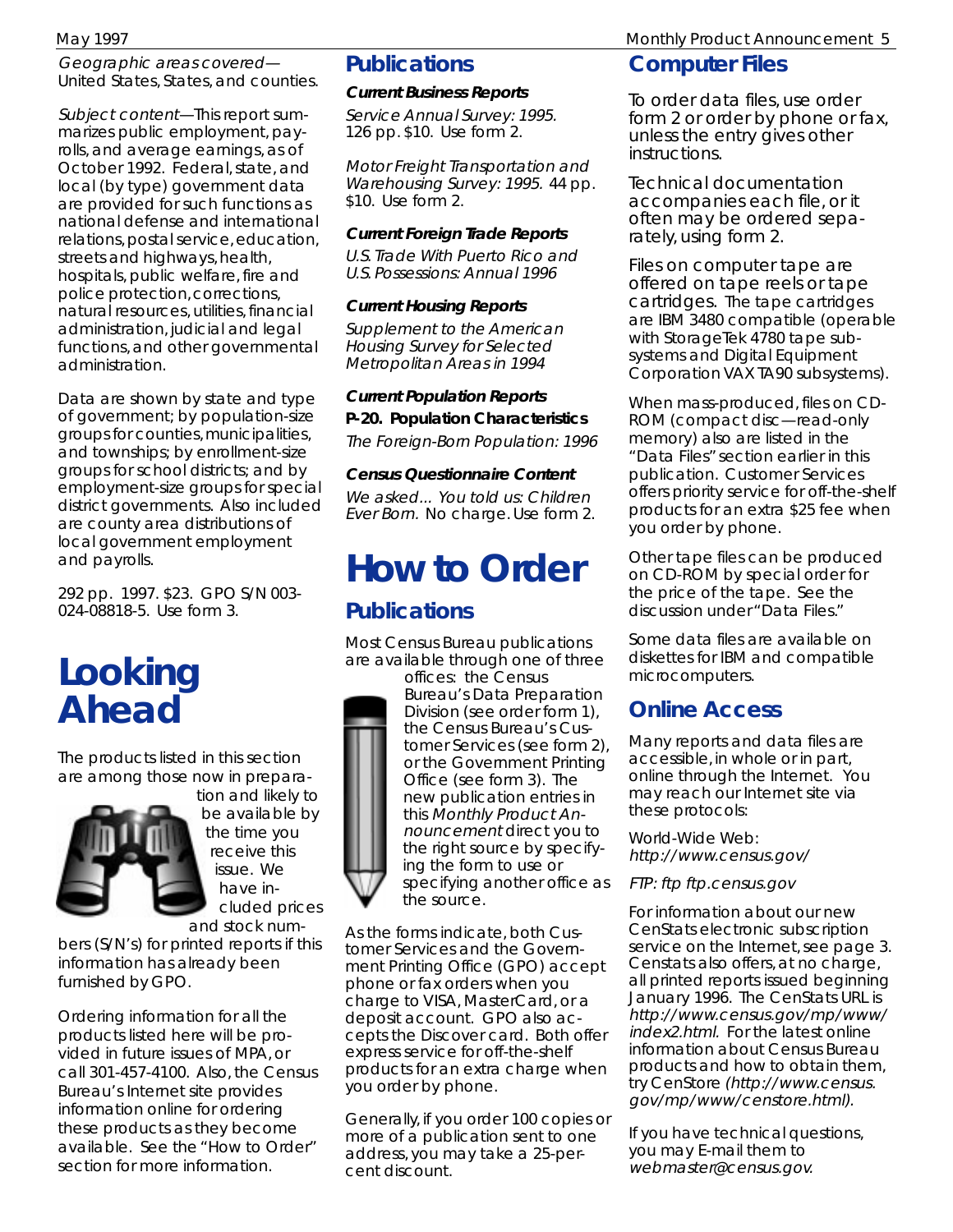# **For Further Information** CountyScope

Customer Services staff (301-457-4100; TDD: 301-457-4611) often can be of assistance. Staff at census regional offices also offer guidance and assistance to data users. They maintain a collection of Census Bureau reports that you can consult. To learn more, call the information specialist at these telephone numbers:

# **Other Useful Numbers**

| 812-285-5314 |
|--------------|
| 800-523-3215 |
| 301-457-2668 |
| 301-457-1204 |
| 301-457-2822 |
| 301-457-4602 |
| 301-457-1166 |
| 301-457-2580 |
| 301-457-3041 |
| 301-457-1489 |
| 301-763-8553 |
| 301-763-8551 |
| 301-457-1242 |
| 301-457-2511 |
| 301-457-4587 |
| 301-457-2422 |
| 301-457-2800 |
| 301-457-1305 |
| 301-457-1171 |
| 301-457-1128 |
| 301-457-1305 |

For a complete telephone contacts list, phone 301-457-4100. Or go to this Internet address— http://www.census.gov/contacts/ www/contacts.html.



# **The Complete Package!**

CountyScope<sup>™</sup> is a customized CD-ROM that gives you virtually all the information you could want on disc for a particular county—11 different data sets in all. Windowsbased software makes the disc easy to use.

Data are given for counties, cities, census tracts, block numbering areas, block groups, and blocks. ZIP Codes are especially well-covered in the files.

Since this is a customized product, users can have data for several counties and their subareas placed on one disc for example, all counties in a planning region or all metro counties in a region.

The range of information is staggering. CountyScope<sup>™</sup> provides detailed files from the 1990 census and the 1992 Economic Census—plus County and ZIP Code Business Patterns and extensive geographic information as well.

You can purchase CountyScope<sup> $M$ </sup> from Customer Services (301-457-4100; orders@census.gov).

The first *metro* county costs \$400; subsequent metro counties cost \$40. The first nonmetro county costs \$300 (if no metro county is ordered); subsequent nonmetro counties cost \$30.

For more information, see the April issue of MPA or contact David Shaw, Administrative and Customer Services Division (301-457-1222; david.c. shaw@ccmail.census.gov).